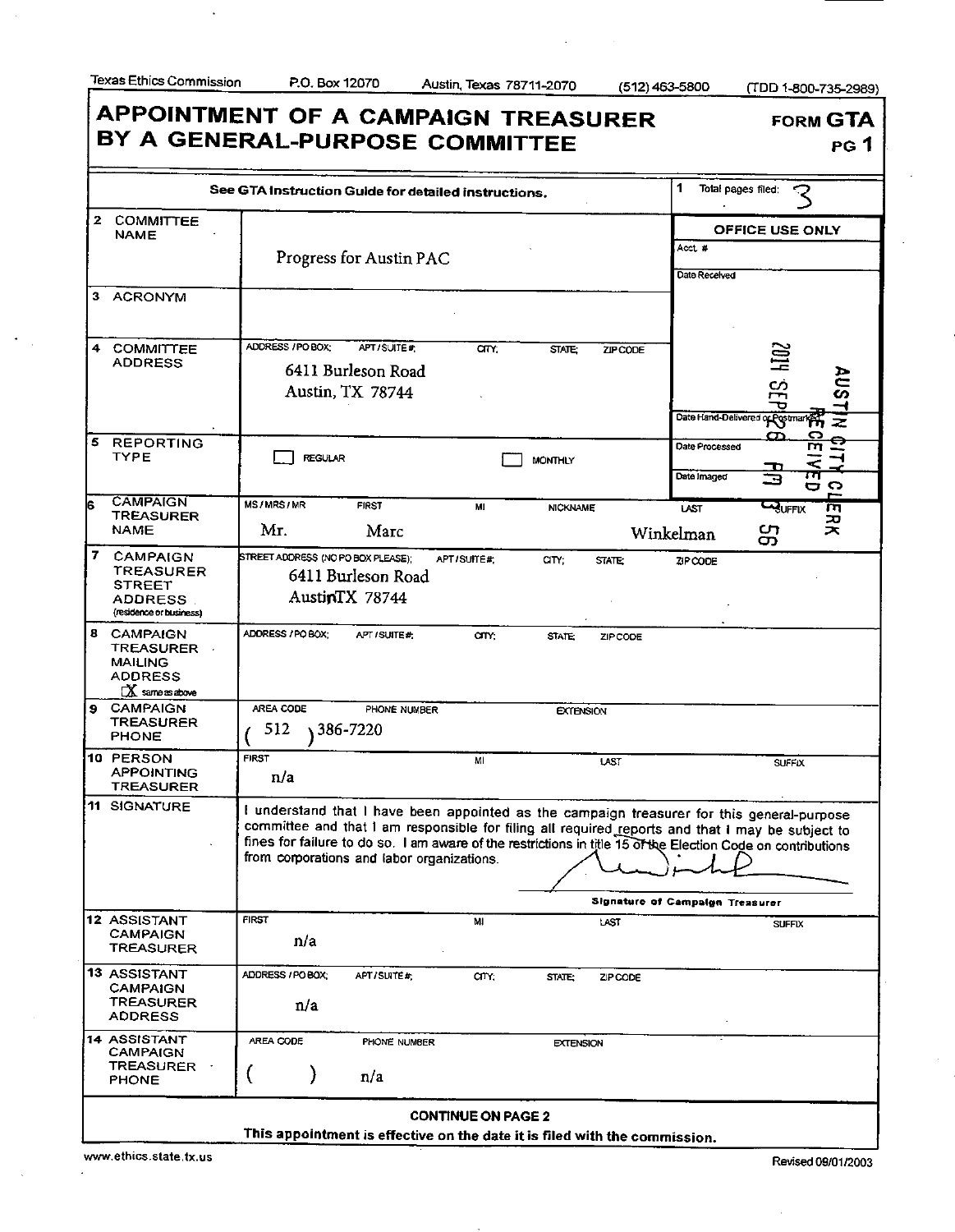$\langle \cdot \rangle_{\star}$ 

 $\hat{\mathcal{A}}$ 

 $\bar{\gamma}$ 

 $\ddot{\phantom{a}}$ 

ı

|                                          | <b>GENERAL-PURPOSE COMMITTEE:</b>     | FORM GTA       |                                                 |                 |  |  |  |
|------------------------------------------|---------------------------------------|----------------|-------------------------------------------------|-----------------|--|--|--|
|                                          | <b>CONTROLLING ENTITY INFORMATION</b> |                |                                                 | PG <sub>2</sub> |  |  |  |
| <b>15 COMMITTEE</b><br><b>NAME</b>       | Progress for Austin PAC               |                |                                                 |                 |  |  |  |
| 16 CONTROLLING                           | FULL NAME OF CONTROLLING ENTITY       |                |                                                 |                 |  |  |  |
| <b>ENTITY</b><br><b>INFORMATION</b>      | n/a                                   |                |                                                 |                 |  |  |  |
|                                          | <b>ACRONYM</b>                        |                |                                                 |                 |  |  |  |
|                                          | FULL NAME OF CONTROLLING ENTITY       |                |                                                 |                 |  |  |  |
|                                          | <b>ACRONYM</b>                        |                |                                                 |                 |  |  |  |
|                                          | FULL NAME OF CONTROLLING ENTITY       |                |                                                 |                 |  |  |  |
|                                          | ACRONYM.                              |                |                                                 |                 |  |  |  |
|                                          |                                       |                |                                                 |                 |  |  |  |
|                                          | FULL NAME OF CONTROLLING ENTITY       |                |                                                 |                 |  |  |  |
|                                          | <b>ACRONYM</b>                        |                |                                                 |                 |  |  |  |
| <b>17 CONTRIBUTION</b>                   | First                                 | MI             | Last                                            | <b>Suffix</b>   |  |  |  |
| <b>DECISION</b><br><b>MAKERS</b>         | Marc                                  |                | Winkelman                                       |                 |  |  |  |
|                                          | First                                 | ML             | Last                                            | Suffix          |  |  |  |
|                                          |                                       |                |                                                 |                 |  |  |  |
|                                          | First                                 | M              | Last                                            | <b>Suffix</b>   |  |  |  |
|                                          | First                                 | MI             | Last                                            |                 |  |  |  |
|                                          |                                       |                |                                                 | Suffix          |  |  |  |
|                                          | First                                 | MI             | Last                                            | Suffix          |  |  |  |
|                                          |                                       |                |                                                 |                 |  |  |  |
| <b>18 EXPENDITURE</b><br><b>DECISION</b> | First<br>Marc                         | мı             | Last<br>Winkelman                               | Suffix          |  |  |  |
| <b>MAKERS</b><br>$\ddot{\phantom{a}}$    | First                                 | MI             |                                                 |                 |  |  |  |
|                                          |                                       |                | Last                                            | Suffix          |  |  |  |
|                                          | First                                 | $\overline{M}$ | Last                                            | Sulfix          |  |  |  |
|                                          | First                                 | MI             | Last                                            | Suffix          |  |  |  |
|                                          |                                       |                |                                                 |                 |  |  |  |
|                                          | First                                 | M <sub>1</sub> | Last                                            | Suffix          |  |  |  |
|                                          |                                       |                |                                                 |                 |  |  |  |
|                                          |                                       |                | ATTACH ADDITIONAL COPIES OF THIS FORM AS NEEDED |                 |  |  |  |

www.ethics.state.tx.us Revised 09/01/2003

 $\cdot$